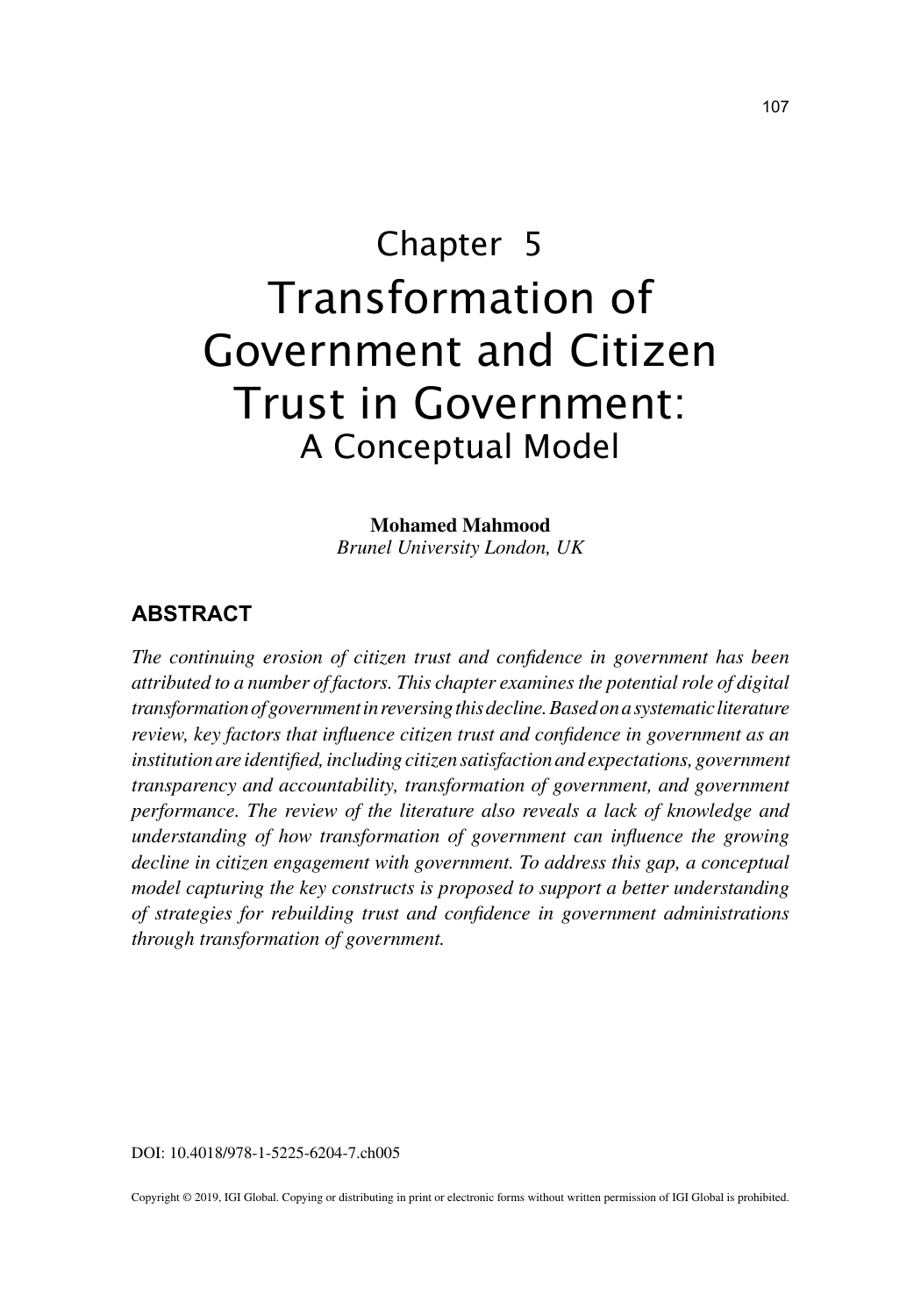# **INTRODUCTION**

Governments are implementing measures to improve their processes to provide more efficient and responsive services to their citizens. Rapid developments in information technology have radically altered the way government organizations interact with citizens, and e-government has become a mainstream service delivery method in the public sector. The transformation of the service delivery system by the Internet has enhanced government services and their operations for the benefit of citizens, businesses, employees, and other stakeholders. However, regardless of global enthusiasm for e-government, most endeavors have fallen short of their potential (Bannister and Connolly, 2011), particularly in developing countries. Among the challenges faced by governments around the world in implementing various e-government projects, the greatest is lack of adoption and use by citizens. Researchers have attributed this lack of willingness to use e-government to declining trust in government and government practices (Aljazzaf, Perry, & Capretz, 2010; Colesca, 2009; Teo, Srivastava, & Jiang, 2008). This chapter examines the influence of digital transformation of government on citizen trust and confidence.

Government authorities have sought to incorporate information technology into their operations to increase competitiveness, support economic development, reduce costs, increase transparency, improve accountability and reduce the unemployment rate, among other goals. In addition, citizens expect government or public servants to serve the public interest with fairness and manage public resources in an efficient manner. Fair and reliable public services can act as a catalyst to improve public trust and create a favorable environment for business. The Internet is viewed as a medium that can facilitate potential improvements in the performance of government agencies. Thus, proponents have argued that e-government can play an important role in rebuilding the loss of public confidence in government performance as well as improving citizen satisfaction with public services in a country (Morgeson, VanAmburg, & Mithas, 2011; Tolbert and Mossberger, 2006). However, a comprehensive understanding of the relevant drivers and factors for rebuilding citizen trust via the use of e-government practices remains lacking (Abu-Shanab and Al-Azzam, 2012; Alateyah, Crowder, & Wills, 2013; and Carter, 2008; Colesca, 2009).

To address this gap, this chapter identifies and examines factors that impact citizen trust related to e-government practices as well as citizen trust and confidence in government through digital transformation. This is pursued by critically reviewing various published research studies as well as secondary grey literature. Concepts related to trust in technology (or the Internet), e-government, and government are examined to develop a conceptual model based on appropriate theoretical underpinnings provided by the existing literature. Finally, based on the literature review, hypotheses are developed to test the relationships formulated in the